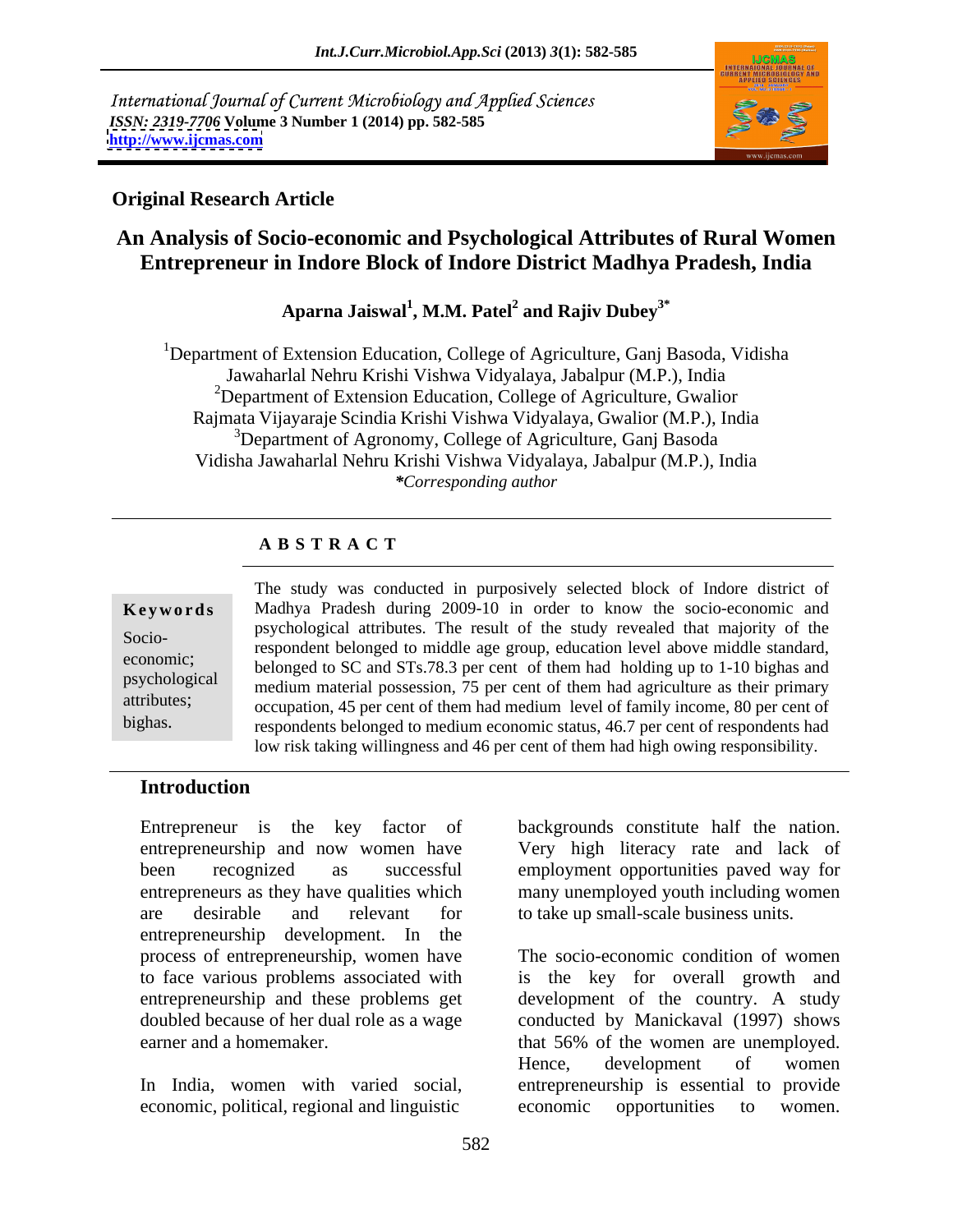women entrepreneurship is still in its

Often women were invisible as they selected purposively from the selected worked side by side with their husband in businesses & may have only stepped into was made from each village. A total of 60 the leadership position when their husband respondents (ten respondents from each died. Many recognized business today are village) were selected for the study by owned & operated by the wife or daughter using simple random sampling method. of the founder. Due to gender All the respondents were individually discrimination & bias many women interviewed using pre-tested interview choose the option of starting & managing schedule. The entrepreneurial success their own business that can impede index developed by Sharma (2005) was women's success in the corporate world. used to measure the entrepreneurial The topic of women entrepreneurship has behavior of rural women. This index been largely neglected both in society included five indicators viz., net general & in social science. Not only have profit/gross return per unit investment, women lower participation rates in level of diversification and entrepreneurial then men but they also improvement/enterprise diversification, generally choose to start & manage firms share of profit reinvested, degree of in different industries then men tend to do. Satisfaction and identified and planning to Industries chosen by women are often start a new enterprise. Pearson's perceived as being less important to economic development & growth then high technology & manufacturing further any two sets of variables, which gives the more research tend to be men streamed  $\&$  degree of correlation between the too often do not take in to account the specific need of women entrepreneur. In Indore district of Madhya Pradesh, the **Results and Discussion** rural women are actively involved in various enterprises through formation of Socio-economic and psychological Self- Help- Groups. Hence, the study was attributes conducted to explore entrepreneurial behaviour of rural women in Indore block of Indore district of Madhya Pradesh.

The study was conducted in Indore block of Indore district of Madhya Pradesh which was purposively selected, because it served a great deal of convenience for the research worker in terms of accessibility,

Entrepreneurship is a concept assumed to ease of rapport building, time, money, and be sex neutral. Even then, in India, efforts. A list of the villages was made infancy. This is because women facilities and inputs are available for the entrepreneurs are not easily accepted by enterprises. Care was taken to select only Indian society (Moitra, 2001). those villages which were well connected around a town or *kasba*, where market by road to nearby towns. Six villages were block. A list of rural woman entrepreneurs included five indicators viz., net level of diversification and improvement/enterprise diversification, start a new enterprise. Pearson's Coefficient of Correlation test was used to find out the zero order correlation between degree of correlation between the variables.

## **Results and Discussion**

## **Socio-economic and psychological attributes**

**Materials and Methods** school. However, 21.7 per cent The study reveals that 26.7 per cent respondents were educated up to middle school. However, 21.7 per cent respondents were educated up to metric, 20 per cent were educated up to primary, 18.3 per cent were educated up to intermediate level, 8.3 per cent were educated up to graduate level and only 3 per cent were illiterate.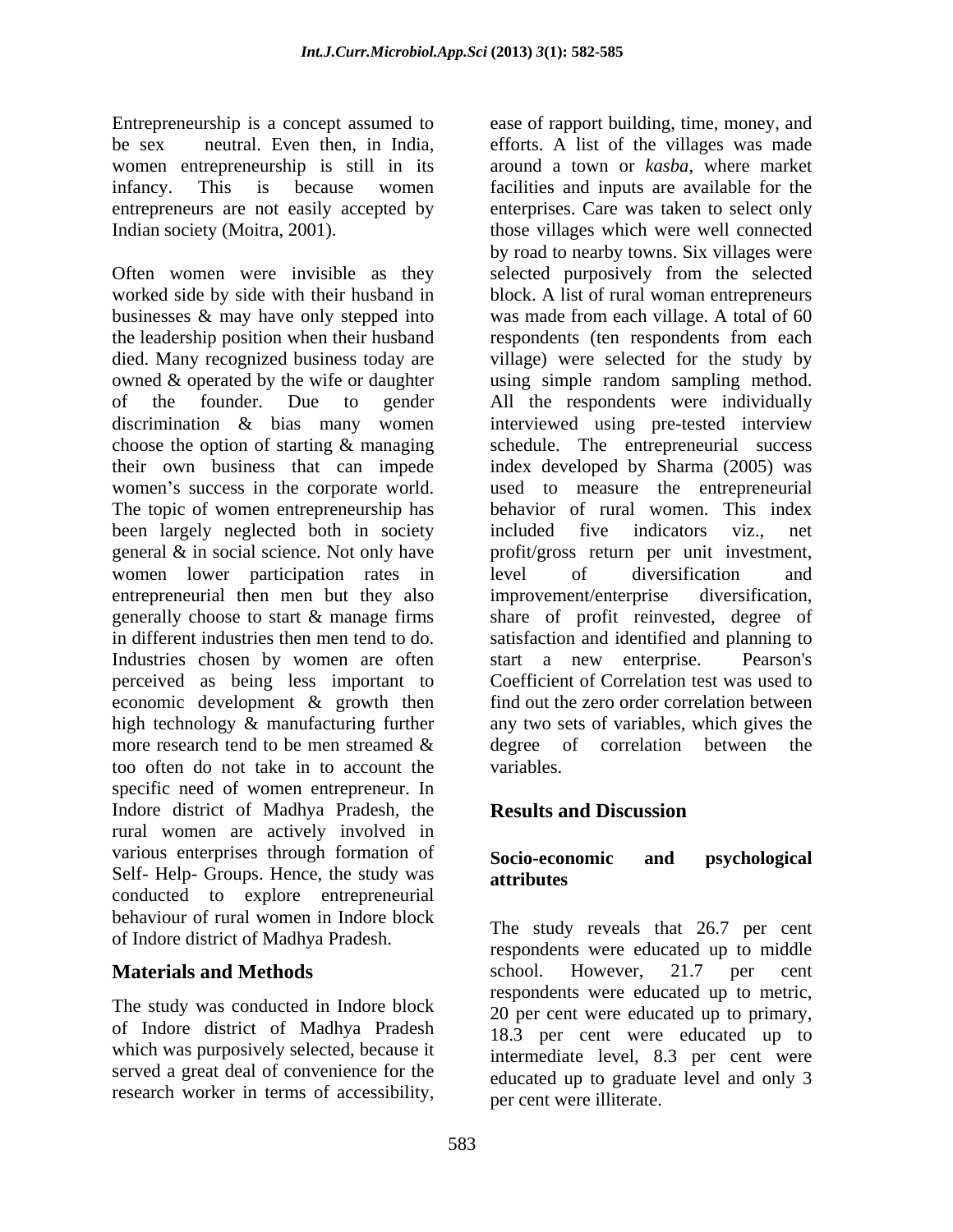| cent<br>28.3<br>$35.7$ 6.9<br>Young $(<$ 30 years)<br>17<br>Age<br>Middle (31-45 years)<br>37<br>61.7<br>10.0<br>Old $($ >45 years $)$<br>6<br>5.0<br>$2.5$   1.4<br>Illiterate<br>$\overline{3}$<br><b>Education</b> status<br>20.0<br>12<br>Primary education<br>26.7<br>Middle education<br>16<br>21.7<br>Matric<br>13<br>18.3<br>Intermediate<br><sup>11</sup><br>8.3<br>Graduate<br>$\sim$ 5<br>55.0<br>$1.7 \quad 0.8$<br>SC & ST<br>33<br>OBC's<br>21.7<br>13<br>23.3<br>General<br>14<br>1.7<br>Land holding<br>$1.2 \,   \, 0.5 \,  $<br>No Land<br>78.3<br>1-10 Bighas<br>47<br>18.3<br>11-20 Bighas<br>-11<br>1.7<br>$21 - 35$ Bighas<br>$\overline{11.7}$<br>$\overline{7}$<br>6.1   1.9<br>Low $(< 4.2$ score)<br>Material<br>78.3<br>47<br>Medium $(4.2 \text{ to } 8 \text{ score})$<br>possession<br>10.0<br>$High \; (> 8 \; score)$<br>6<br>75.0<br>Family<br>Agriculture<br>45<br>2.7<br>$0.6\,$<br>20.0<br><b>Business</b><br>12<br>  occupation<br>5.0<br>Others<br>$\mathcal{R}$<br>$0.8$ 0.7<br>Family income<br>Low $(< 0.1$ score)<br>24<br>40.0<br>27<br>Medium $(0.1 \text{ to } 1.5)$<br>45.0<br>score)<br>15.0<br>$\text{High} (>1.5)$<br>$\mathbf{Q}$<br>6.7<br>$11.5$ 3.2<br>Economic status $\vert$ Low (< 8.3 score)<br>$\overline{4}$<br>Medium $(8.3 \text{ to } 14.7)$<br>48<br>80.0<br>score)<br>13.3<br>$\boxed{\text{High} (>14.7 \text{ score})}$<br>8<br>46.7<br>taking $\boxed{\text{Low}(<2.5 \text{ score})}$<br>28<br>4.3   1.8<br>Risk<br>willingness<br>43.3<br>Medium $(2.5 \text{ to } 6.1)$<br>26<br>score)<br>$\sqrt{\text{High}(>6.1 \text{ score})}$<br>10.0<br>6<br>Low $(<0.2 \text{ score})$<br>23.3<br>$1.0 \ 0.8$<br>14<br>responsibility<br>for the failure<br>Medium $(0.2 \text{ to } 1.8)$<br>27<br>45<br>score)<br>23.33<br>$\text{High} (> 1.8 \text{ score})$<br>14 | Sl. | Characteristic   Categories | <b>Frequency</b> | Per | Mean $\vert$ S.D. |  |
|--------------------------------------------------------------------------------------------------------------------------------------------------------------------------------------------------------------------------------------------------------------------------------------------------------------------------------------------------------------------------------------------------------------------------------------------------------------------------------------------------------------------------------------------------------------------------------------------------------------------------------------------------------------------------------------------------------------------------------------------------------------------------------------------------------------------------------------------------------------------------------------------------------------------------------------------------------------------------------------------------------------------------------------------------------------------------------------------------------------------------------------------------------------------------------------------------------------------------------------------------------------------------------------------------------------------------------------------------------------------------------------------------------------------------------------------------------------------------------------------------------------------------------------------------------------------------------------------------------------------------------------------------------------------------------------------------------------------------------------------------------------------------------------------------------------------------------------|-----|-----------------------------|------------------|-----|-------------------|--|
| $\gamma$<br>$3$ Caste<br>$\overline{4}$<br>$5\overline{)}$<br>6<br>$7\overline{ }$<br>8<br>9<br>$10$ Owing                                                                                                                                                                                                                                                                                                                                                                                                                                                                                                                                                                                                                                                                                                                                                                                                                                                                                                                                                                                                                                                                                                                                                                                                                                                                                                                                                                                                                                                                                                                                                                                                                                                                                                                           | No. |                             |                  |     |                   |  |
|                                                                                                                                                                                                                                                                                                                                                                                                                                                                                                                                                                                                                                                                                                                                                                                                                                                                                                                                                                                                                                                                                                                                                                                                                                                                                                                                                                                                                                                                                                                                                                                                                                                                                                                                                                                                                                      |     |                             |                  |     |                   |  |
|                                                                                                                                                                                                                                                                                                                                                                                                                                                                                                                                                                                                                                                                                                                                                                                                                                                                                                                                                                                                                                                                                                                                                                                                                                                                                                                                                                                                                                                                                                                                                                                                                                                                                                                                                                                                                                      |     |                             |                  |     |                   |  |
|                                                                                                                                                                                                                                                                                                                                                                                                                                                                                                                                                                                                                                                                                                                                                                                                                                                                                                                                                                                                                                                                                                                                                                                                                                                                                                                                                                                                                                                                                                                                                                                                                                                                                                                                                                                                                                      |     |                             |                  |     |                   |  |
|                                                                                                                                                                                                                                                                                                                                                                                                                                                                                                                                                                                                                                                                                                                                                                                                                                                                                                                                                                                                                                                                                                                                                                                                                                                                                                                                                                                                                                                                                                                                                                                                                                                                                                                                                                                                                                      |     |                             |                  |     |                   |  |
|                                                                                                                                                                                                                                                                                                                                                                                                                                                                                                                                                                                                                                                                                                                                                                                                                                                                                                                                                                                                                                                                                                                                                                                                                                                                                                                                                                                                                                                                                                                                                                                                                                                                                                                                                                                                                                      |     |                             |                  |     |                   |  |
|                                                                                                                                                                                                                                                                                                                                                                                                                                                                                                                                                                                                                                                                                                                                                                                                                                                                                                                                                                                                                                                                                                                                                                                                                                                                                                                                                                                                                                                                                                                                                                                                                                                                                                                                                                                                                                      |     |                             |                  |     |                   |  |
|                                                                                                                                                                                                                                                                                                                                                                                                                                                                                                                                                                                                                                                                                                                                                                                                                                                                                                                                                                                                                                                                                                                                                                                                                                                                                                                                                                                                                                                                                                                                                                                                                                                                                                                                                                                                                                      |     |                             |                  |     |                   |  |
|                                                                                                                                                                                                                                                                                                                                                                                                                                                                                                                                                                                                                                                                                                                                                                                                                                                                                                                                                                                                                                                                                                                                                                                                                                                                                                                                                                                                                                                                                                                                                                                                                                                                                                                                                                                                                                      |     |                             |                  |     |                   |  |
|                                                                                                                                                                                                                                                                                                                                                                                                                                                                                                                                                                                                                                                                                                                                                                                                                                                                                                                                                                                                                                                                                                                                                                                                                                                                                                                                                                                                                                                                                                                                                                                                                                                                                                                                                                                                                                      |     |                             |                  |     |                   |  |
|                                                                                                                                                                                                                                                                                                                                                                                                                                                                                                                                                                                                                                                                                                                                                                                                                                                                                                                                                                                                                                                                                                                                                                                                                                                                                                                                                                                                                                                                                                                                                                                                                                                                                                                                                                                                                                      |     |                             |                  |     |                   |  |
|                                                                                                                                                                                                                                                                                                                                                                                                                                                                                                                                                                                                                                                                                                                                                                                                                                                                                                                                                                                                                                                                                                                                                                                                                                                                                                                                                                                                                                                                                                                                                                                                                                                                                                                                                                                                                                      |     |                             |                  |     |                   |  |
|                                                                                                                                                                                                                                                                                                                                                                                                                                                                                                                                                                                                                                                                                                                                                                                                                                                                                                                                                                                                                                                                                                                                                                                                                                                                                                                                                                                                                                                                                                                                                                                                                                                                                                                                                                                                                                      |     |                             |                  |     |                   |  |
|                                                                                                                                                                                                                                                                                                                                                                                                                                                                                                                                                                                                                                                                                                                                                                                                                                                                                                                                                                                                                                                                                                                                                                                                                                                                                                                                                                                                                                                                                                                                                                                                                                                                                                                                                                                                                                      |     |                             |                  |     |                   |  |
|                                                                                                                                                                                                                                                                                                                                                                                                                                                                                                                                                                                                                                                                                                                                                                                                                                                                                                                                                                                                                                                                                                                                                                                                                                                                                                                                                                                                                                                                                                                                                                                                                                                                                                                                                                                                                                      |     |                             |                  |     |                   |  |
|                                                                                                                                                                                                                                                                                                                                                                                                                                                                                                                                                                                                                                                                                                                                                                                                                                                                                                                                                                                                                                                                                                                                                                                                                                                                                                                                                                                                                                                                                                                                                                                                                                                                                                                                                                                                                                      |     |                             |                  |     |                   |  |
|                                                                                                                                                                                                                                                                                                                                                                                                                                                                                                                                                                                                                                                                                                                                                                                                                                                                                                                                                                                                                                                                                                                                                                                                                                                                                                                                                                                                                                                                                                                                                                                                                                                                                                                                                                                                                                      |     |                             |                  |     |                   |  |
|                                                                                                                                                                                                                                                                                                                                                                                                                                                                                                                                                                                                                                                                                                                                                                                                                                                                                                                                                                                                                                                                                                                                                                                                                                                                                                                                                                                                                                                                                                                                                                                                                                                                                                                                                                                                                                      |     |                             |                  |     |                   |  |
|                                                                                                                                                                                                                                                                                                                                                                                                                                                                                                                                                                                                                                                                                                                                                                                                                                                                                                                                                                                                                                                                                                                                                                                                                                                                                                                                                                                                                                                                                                                                                                                                                                                                                                                                                                                                                                      |     |                             |                  |     |                   |  |
|                                                                                                                                                                                                                                                                                                                                                                                                                                                                                                                                                                                                                                                                                                                                                                                                                                                                                                                                                                                                                                                                                                                                                                                                                                                                                                                                                                                                                                                                                                                                                                                                                                                                                                                                                                                                                                      |     |                             |                  |     |                   |  |
|                                                                                                                                                                                                                                                                                                                                                                                                                                                                                                                                                                                                                                                                                                                                                                                                                                                                                                                                                                                                                                                                                                                                                                                                                                                                                                                                                                                                                                                                                                                                                                                                                                                                                                                                                                                                                                      |     |                             |                  |     |                   |  |
|                                                                                                                                                                                                                                                                                                                                                                                                                                                                                                                                                                                                                                                                                                                                                                                                                                                                                                                                                                                                                                                                                                                                                                                                                                                                                                                                                                                                                                                                                                                                                                                                                                                                                                                                                                                                                                      |     |                             |                  |     |                   |  |
|                                                                                                                                                                                                                                                                                                                                                                                                                                                                                                                                                                                                                                                                                                                                                                                                                                                                                                                                                                                                                                                                                                                                                                                                                                                                                                                                                                                                                                                                                                                                                                                                                                                                                                                                                                                                                                      |     |                             |                  |     |                   |  |
|                                                                                                                                                                                                                                                                                                                                                                                                                                                                                                                                                                                                                                                                                                                                                                                                                                                                                                                                                                                                                                                                                                                                                                                                                                                                                                                                                                                                                                                                                                                                                                                                                                                                                                                                                                                                                                      |     |                             |                  |     |                   |  |
|                                                                                                                                                                                                                                                                                                                                                                                                                                                                                                                                                                                                                                                                                                                                                                                                                                                                                                                                                                                                                                                                                                                                                                                                                                                                                                                                                                                                                                                                                                                                                                                                                                                                                                                                                                                                                                      |     |                             |                  |     |                   |  |
|                                                                                                                                                                                                                                                                                                                                                                                                                                                                                                                                                                                                                                                                                                                                                                                                                                                                                                                                                                                                                                                                                                                                                                                                                                                                                                                                                                                                                                                                                                                                                                                                                                                                                                                                                                                                                                      |     |                             |                  |     |                   |  |
|                                                                                                                                                                                                                                                                                                                                                                                                                                                                                                                                                                                                                                                                                                                                                                                                                                                                                                                                                                                                                                                                                                                                                                                                                                                                                                                                                                                                                                                                                                                                                                                                                                                                                                                                                                                                                                      |     |                             |                  |     |                   |  |
|                                                                                                                                                                                                                                                                                                                                                                                                                                                                                                                                                                                                                                                                                                                                                                                                                                                                                                                                                                                                                                                                                                                                                                                                                                                                                                                                                                                                                                                                                                                                                                                                                                                                                                                                                                                                                                      |     |                             |                  |     |                   |  |
|                                                                                                                                                                                                                                                                                                                                                                                                                                                                                                                                                                                                                                                                                                                                                                                                                                                                                                                                                                                                                                                                                                                                                                                                                                                                                                                                                                                                                                                                                                                                                                                                                                                                                                                                                                                                                                      |     |                             |                  |     |                   |  |
|                                                                                                                                                                                                                                                                                                                                                                                                                                                                                                                                                                                                                                                                                                                                                                                                                                                                                                                                                                                                                                                                                                                                                                                                                                                                                                                                                                                                                                                                                                                                                                                                                                                                                                                                                                                                                                      |     |                             |                  |     |                   |  |
|                                                                                                                                                                                                                                                                                                                                                                                                                                                                                                                                                                                                                                                                                                                                                                                                                                                                                                                                                                                                                                                                                                                                                                                                                                                                                                                                                                                                                                                                                                                                                                                                                                                                                                                                                                                                                                      |     |                             |                  |     |                   |  |
|                                                                                                                                                                                                                                                                                                                                                                                                                                                                                                                                                                                                                                                                                                                                                                                                                                                                                                                                                                                                                                                                                                                                                                                                                                                                                                                                                                                                                                                                                                                                                                                                                                                                                                                                                                                                                                      |     |                             |                  |     |                   |  |
|                                                                                                                                                                                                                                                                                                                                                                                                                                                                                                                                                                                                                                                                                                                                                                                                                                                                                                                                                                                                                                                                                                                                                                                                                                                                                                                                                                                                                                                                                                                                                                                                                                                                                                                                                                                                                                      |     |                             |                  |     |                   |  |
|                                                                                                                                                                                                                                                                                                                                                                                                                                                                                                                                                                                                                                                                                                                                                                                                                                                                                                                                                                                                                                                                                                                                                                                                                                                                                                                                                                                                                                                                                                                                                                                                                                                                                                                                                                                                                                      |     |                             |                  |     |                   |  |
|                                                                                                                                                                                                                                                                                                                                                                                                                                                                                                                                                                                                                                                                                                                                                                                                                                                                                                                                                                                                                                                                                                                                                                                                                                                                                                                                                                                                                                                                                                                                                                                                                                                                                                                                                                                                                                      |     |                             |                  |     |                   |  |
|                                                                                                                                                                                                                                                                                                                                                                                                                                                                                                                                                                                                                                                                                                                                                                                                                                                                                                                                                                                                                                                                                                                                                                                                                                                                                                                                                                                                                                                                                                                                                                                                                                                                                                                                                                                                                                      |     |                             |                  |     |                   |  |
|                                                                                                                                                                                                                                                                                                                                                                                                                                                                                                                                                                                                                                                                                                                                                                                                                                                                                                                                                                                                                                                                                                                                                                                                                                                                                                                                                                                                                                                                                                                                                                                                                                                                                                                                                                                                                                      |     |                             |                  |     |                   |  |
|                                                                                                                                                                                                                                                                                                                                                                                                                                                                                                                                                                                                                                                                                                                                                                                                                                                                                                                                                                                                                                                                                                                                                                                                                                                                                                                                                                                                                                                                                                                                                                                                                                                                                                                                                                                                                                      |     |                             |                  |     |                   |  |
|                                                                                                                                                                                                                                                                                                                                                                                                                                                                                                                                                                                                                                                                                                                                                                                                                                                                                                                                                                                                                                                                                                                                                                                                                                                                                                                                                                                                                                                                                                                                                                                                                                                                                                                                                                                                                                      |     |                             |                  |     |                   |  |
|                                                                                                                                                                                                                                                                                                                                                                                                                                                                                                                                                                                                                                                                                                                                                                                                                                                                                                                                                                                                                                                                                                                                                                                                                                                                                                                                                                                                                                                                                                                                                                                                                                                                                                                                                                                                                                      |     |                             |                  |     |                   |  |

### **Table.1** Distribution of the respondents according to their socio-economic and psychological attributes